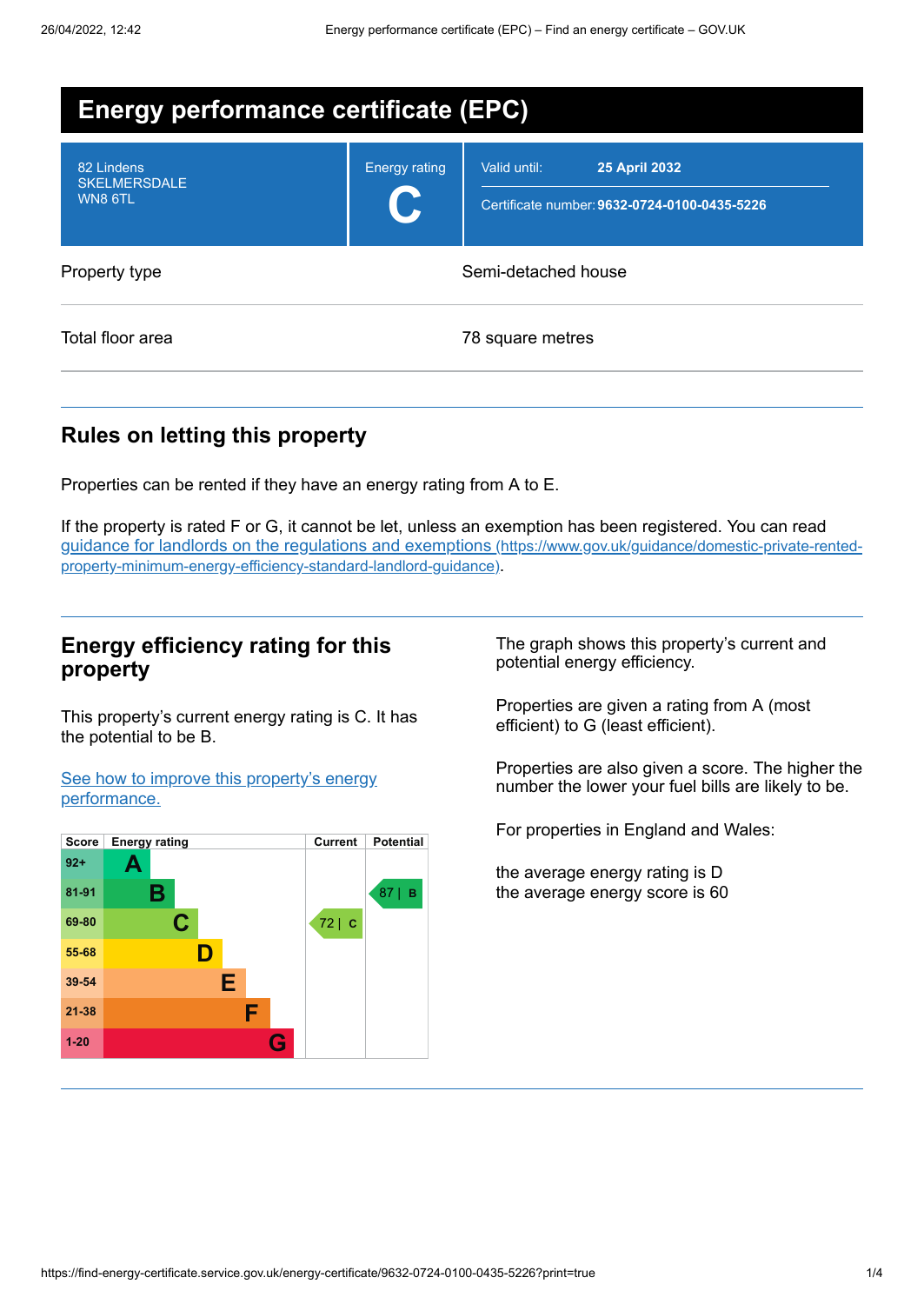# **Breakdown of property's energy performance**

This section shows the energy performance for features of this property. The assessment does not consider the condition of a feature and how well it is working.

Each feature is assessed as one of the following:

- very good (most efficient)
- good
- average
- poor
- very poor (least efficient)

When the description says "assumed", it means that the feature could not be inspected and an assumption has been made based on the property's age and type.

| <b>Feature</b>       | <b>Description</b>                          | Rating  |
|----------------------|---------------------------------------------|---------|
| Wall                 | Cavity wall, filled cavity                  | Good    |
| Roof                 | Pitched, 200 mm loft insulation             | Good    |
| Window               | Fully double glazed                         | Average |
| Main heating         | Boiler and radiators, mains gas             | Good    |
| Main heating control | Programmer and room thermostat              | Average |
| Hot water            | From main system                            | Good    |
| Lighting             | Low energy lighting in 38% of fixed outlets | Average |
| Floor                | Solid, no insulation (assumed)              | N/A     |
| Secondary heating    | None                                        | N/A     |

#### **Primary energy use**

The primary energy use for this property per year is 192 kilowatt hours per square metre (kWh/m2).

| <b>Environmental impact of this</b><br>property                                                        |                             | This property produces                                                                                                                                        | 2.6 tonnes of CO2 |
|--------------------------------------------------------------------------------------------------------|-----------------------------|---------------------------------------------------------------------------------------------------------------------------------------------------------------|-------------------|
| This property's current environmental impact<br>rating is C. It has the potential to be B.             |                             | This property's potential<br>production                                                                                                                       | 1.3 tonnes of CO2 |
| Properties are rated in a scale from A to G<br>based on how much carbon dioxide (CO2) they<br>produce. |                             | By making the recommended changes, you<br>could reduce this property's CO2 emissions by<br>1.3 tonnes per year. This will help to protect the<br>environment. |                   |
| Properties with an A rating produce less CO2                                                           |                             |                                                                                                                                                               |                   |
| than G rated properties.                                                                               |                             | Environmental impact ratings are based on<br>assumptions about average occupancy and                                                                          |                   |
| An average household<br>produces                                                                       | 6 tonnes of CO <sub>2</sub> | energy use. They may not reflect how energy is<br>consumed by the people living at the property.                                                              |                   |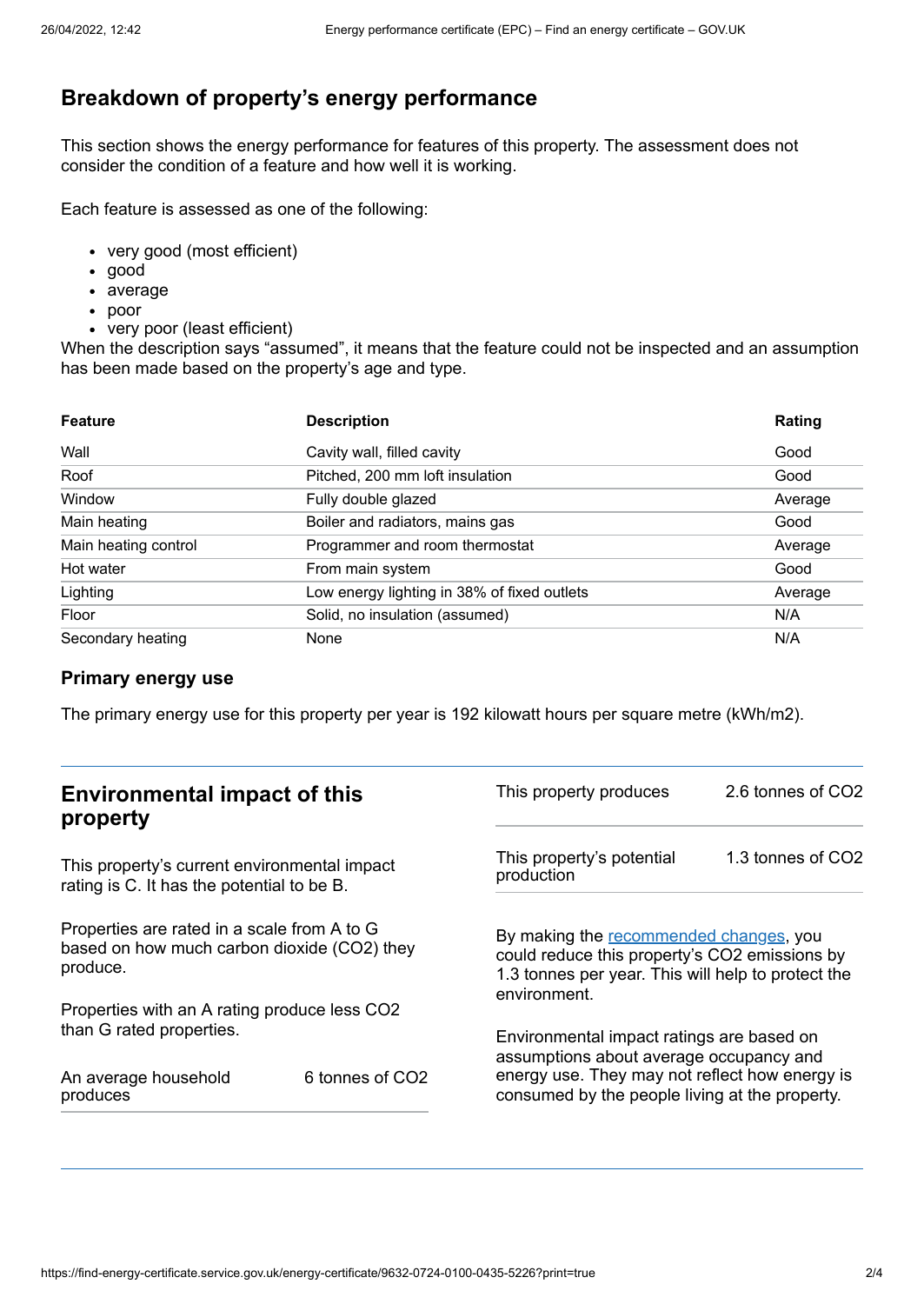## <span id="page-2-0"></span>**Improve this property's energy performance**

By following our step by step recommendations you could reduce this property's energy use and potentially save money.

Carrying out these changes in order will improve the property's energy rating and score from C (72) to B (87).

| <b>Step</b>                       | <b>Typical installation cost</b> | <b>Typical yearly saving</b> |
|-----------------------------------|----------------------------------|------------------------------|
| 1. Floor insulation (solid floor) | £4,000 - £6,000                  | £33                          |
| 2. Low energy lighting            | £25                              | £37                          |
| 3. Solar water heating            | £4,000 - £6,000                  | £24                          |
| 4. Solar photovoltaic panels      | £3,500 - £5,500                  | £334                         |

#### **Paying for energy improvements**

Find energy grants and ways to save energy in your home. [\(https://www.gov.uk/improve-energy-efficiency\)](https://www.gov.uk/improve-energy-efficiency)

## **Estimated energy use and potential savings**

| Estimated yearly energy<br>cost for this property | £612 |
|---------------------------------------------------|------|
| Potential saving                                  | £95  |

The estimated cost shows how much the average household would spend in this property for heating, lighting and hot water. It is not based on how energy is used by the people living at the property.

The potential saving shows how much money you could save if you complete each [recommended](#page-2-0) step in order.

For advice on how to reduce your energy bills visit Simple Energy Advice [\(https://www.simpleenergyadvice.org.uk/\)](https://www.simpleenergyadvice.org.uk/).

#### **Heating use in this property**

Heating a property usually makes up the majority of energy costs.

#### **Estimated energy used to heat this property**

| Space heating | 7460 kWh per year |
|---------------|-------------------|
|               |                   |

Water heating 1904 kWh per year

#### **Potential energy savings by installing insulation**

The assessor did not find any opportunities to save energy by installing insulation in this property.